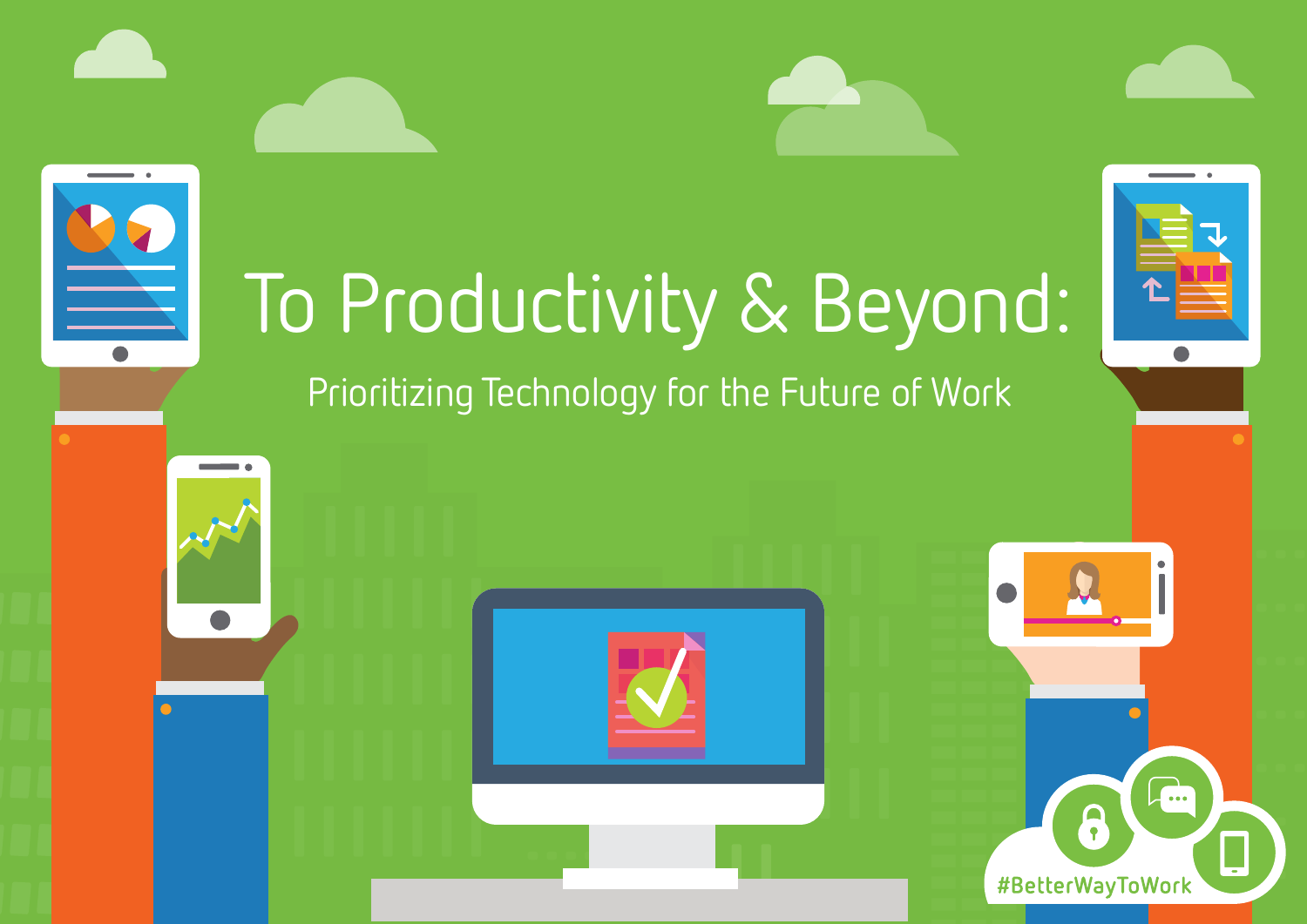# **CONTENTS**





Reinforce the Value of Collaboration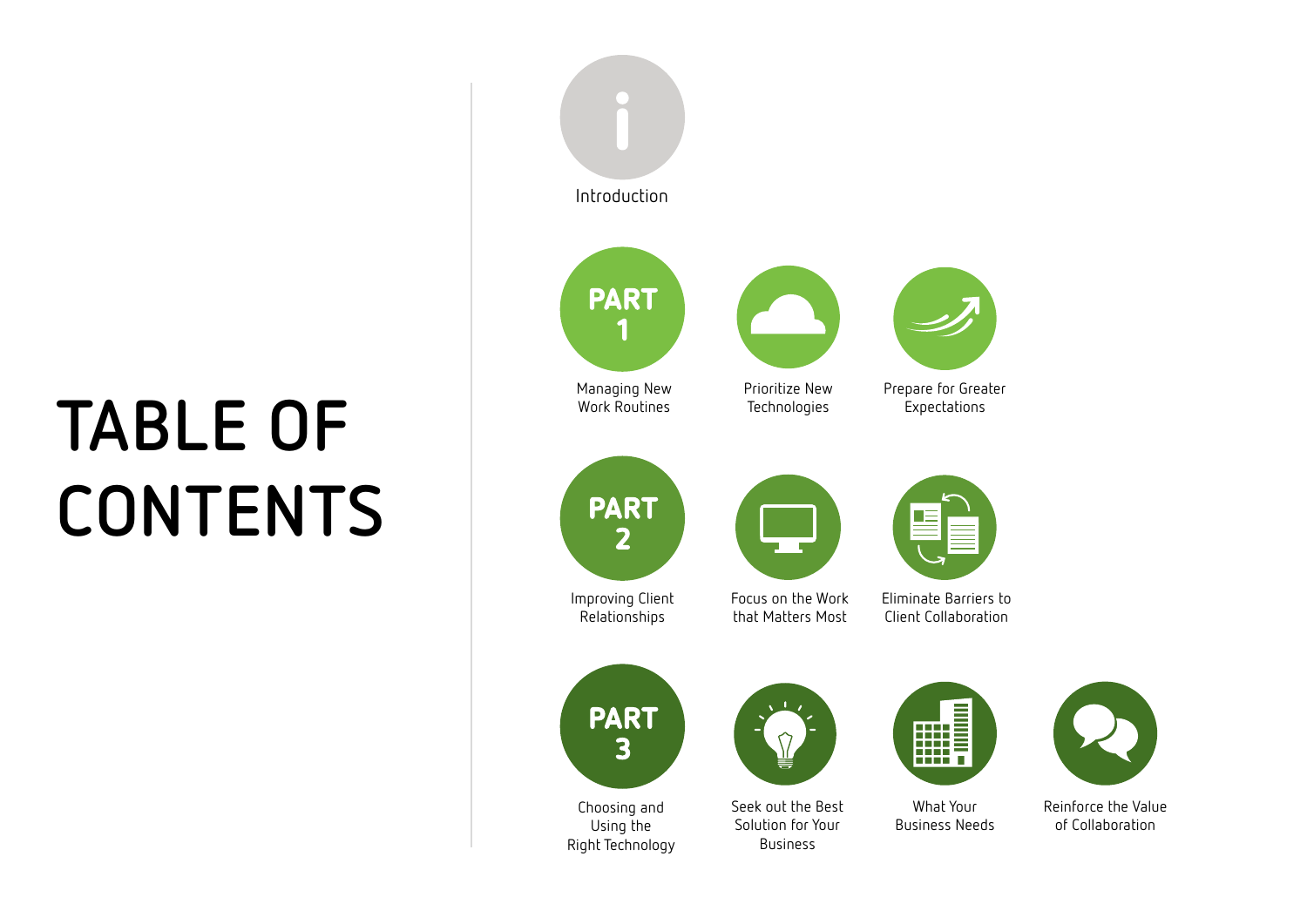*The workplace is changing, and businesses have an opportunity to turn new work routines into productivity gains. For example:*

<span id="page-2-0"></span>

#### **Telecommuting is rising in popularity.**

In 1995, approximately **[9 percent of U.S. workers](http://www.gallup.com/poll/184649/telecommuting-work-climbs.aspx)**  telecommuted. In 2015, that figure rose to **30 percent.**



#### **And mobile devices are ubiquitous.**

**[Seventy-two percent of professionals](https://www.business.att.com/content/whitepaper/forrester-profile-smb-employee-collaboration-tools.pdf)** use mobile devices for work on at least a weekly basis.

*Between modern technology* – *like the cloud and mobile devices*  – *businesses have the ability to operate with increased efficiency. That directly translates to more productive client interactions, and as a result, a better business and stronger client relationships.*

*In other words, with the right tools to collaborate easily, your matters most, take on additional projects and improve client relationships.*

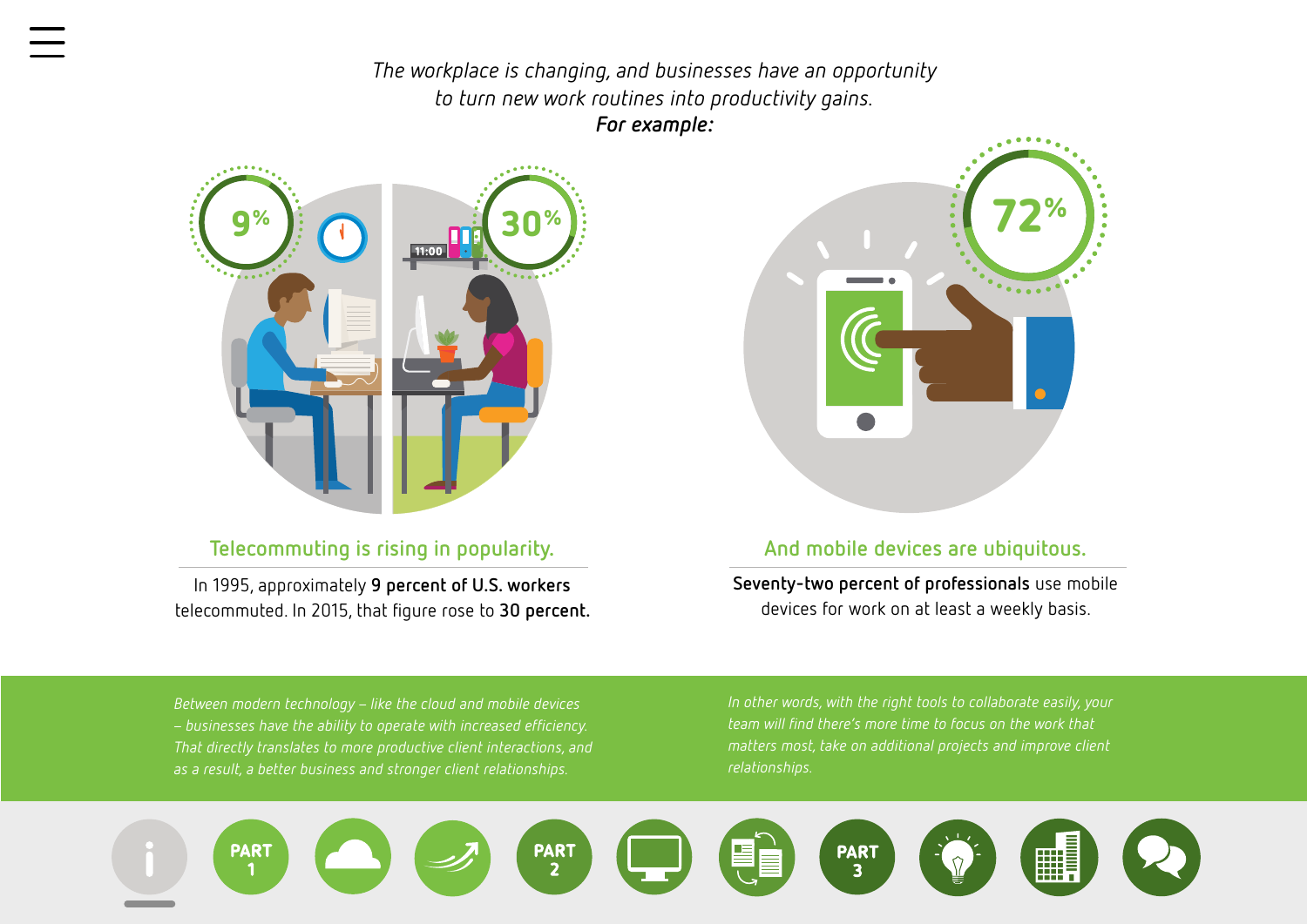<span id="page-3-0"></span>

## **Managing New Work Routines**

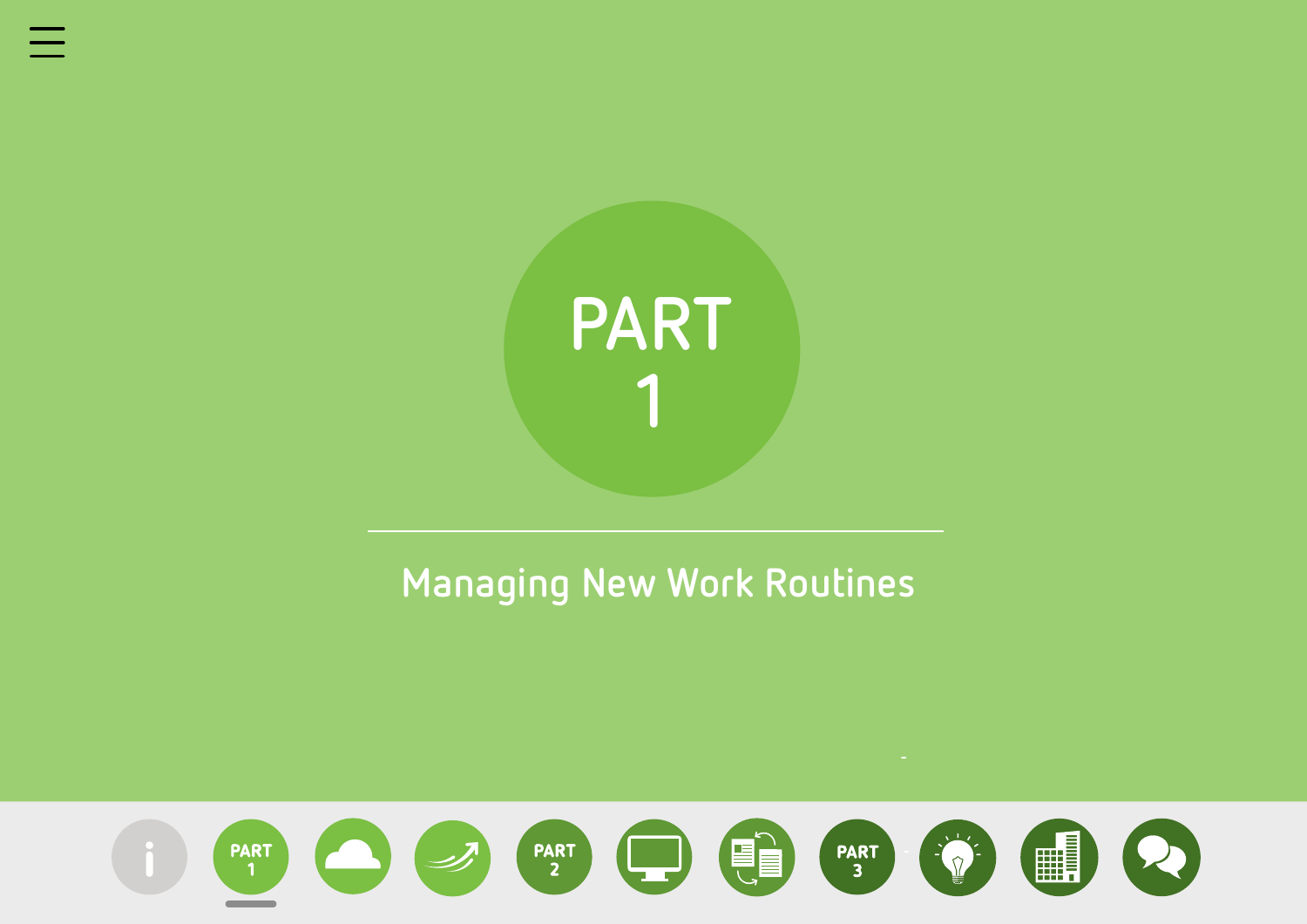## **PRIORITIZE NEW TECHNOLOGIES**

<span id="page-4-0"></span>More and more businesses are embracing new technologies to keep their teams, co-workers and clients connected and working together from just about anywhere in the world. Specifically, there is increasing demand for:



#### Online Collaboration Tools

**[82 percent of businesses](https://www.accenture.com/us-en/insight-outlook-how-collaboration-technologies-are-improving-process-workforce-business)** already taking advantage of collaboration tools plan to leverage them ever more in the near future.



Cloud Storage Services **[72 percent of organizations](http://www.idgenterprise.com/resource/research/2015-cloud-computing-study/)**  are using at least one cloud app.



#### Mobile Devices and Apps

**[74 percent of businesses](http://www.idgenterprise.com/resource/research/2015-cloud-computing-study/)** either already let employees choose their own mobile devices for work, or will do so soon.

#### **There's one common thread with these technologies:**

They all help you work how you want, when you want, and with who you want.

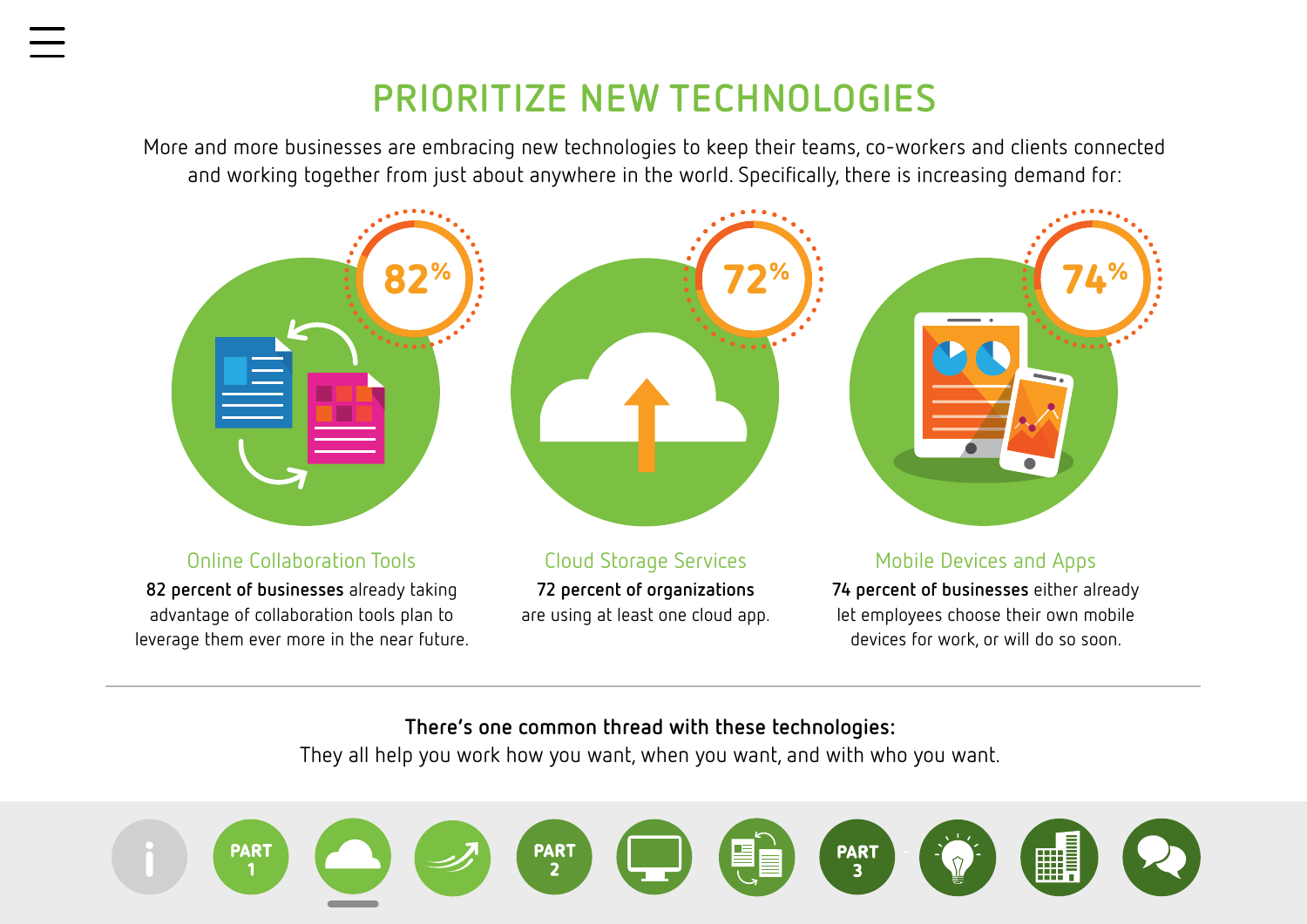## **PREPARE FOR GREATER EXPECTATIONS**

Nowadays you can grab a smartphone and video chat with a co-worker at a moment's notice. You can also enjoy anytime access to files stored in the cloud. You've probably gotten used to getting what you need quickly with online tools… And your clients have, too.





**[In fact, client expectations are changing:](http://www.icmi.com/Resources/Customer-Experience/2015/10/Ten-Customer-Expectations-and-How-They-Are-Changing)**

Clients expect responses to emails **in a few hours,**  while in the past, they were typically comfortable with a 24-hour turnaround.



Clients want options to connect with you – they want **to collaborate with ease,** just like your teams.

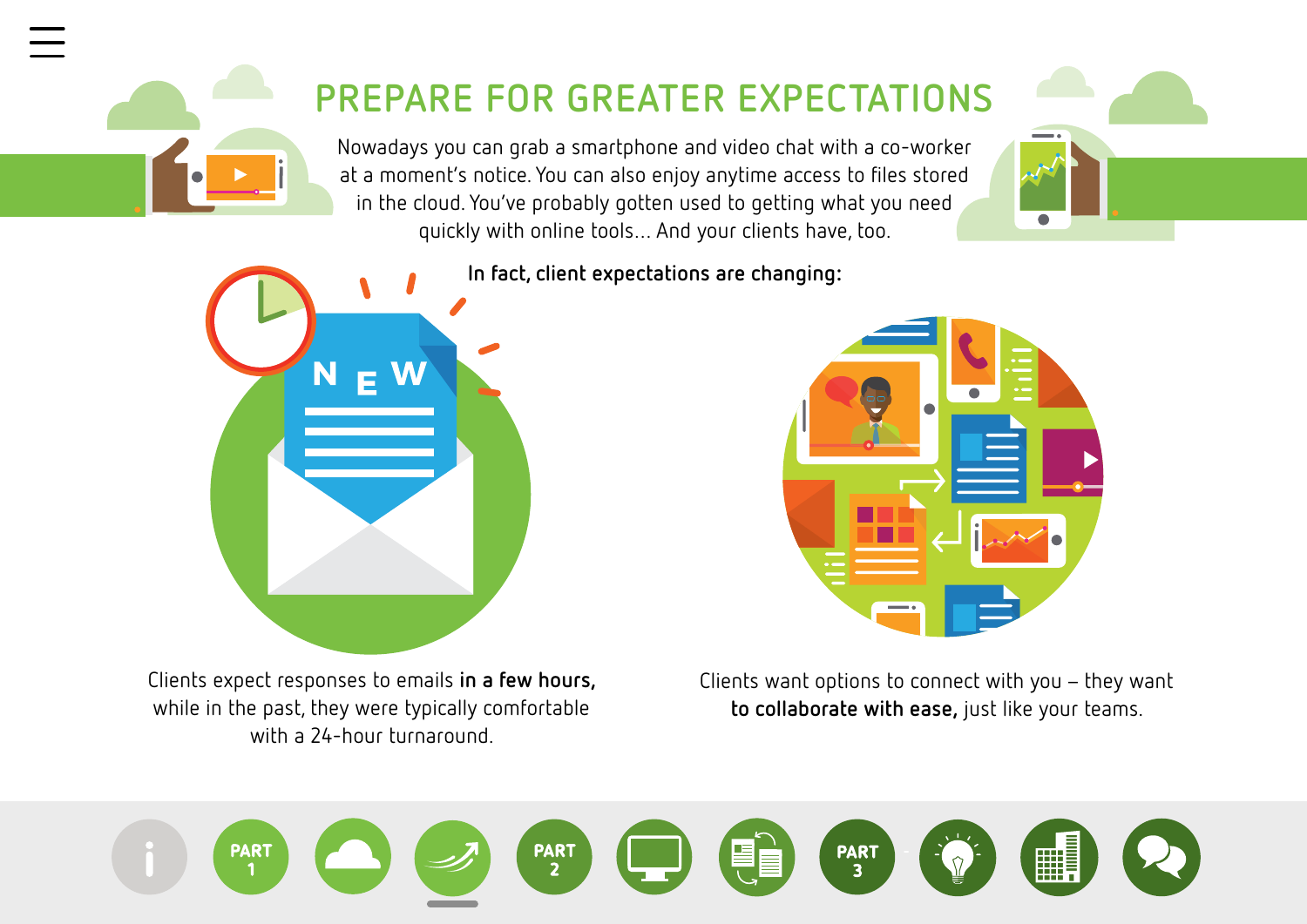<span id="page-6-0"></span>

## **Improving Client Relationships**

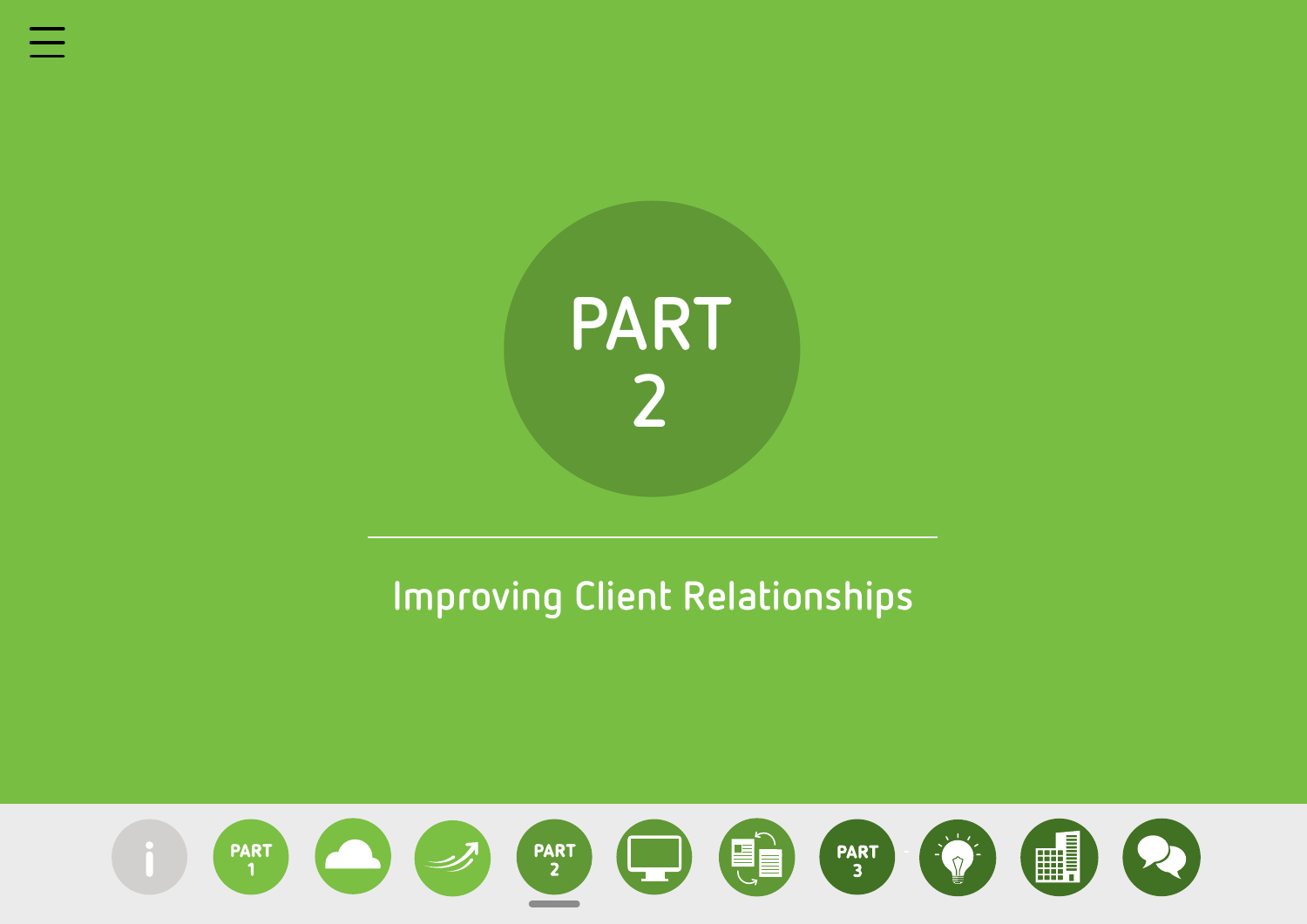## **FOCUS ON THE WORK THAT MATTERS MOST**

Even with all the products and services on the market, only **40 percent of workers** say the devices they use at home interact well with the tools they have for work. **This is an instant barrier to collaboration and productivity.** 

But the right tools and technology will streamline the way you work with clients and integrate into applications and devices you use every day so you can focus on your work – **not the technology.** 

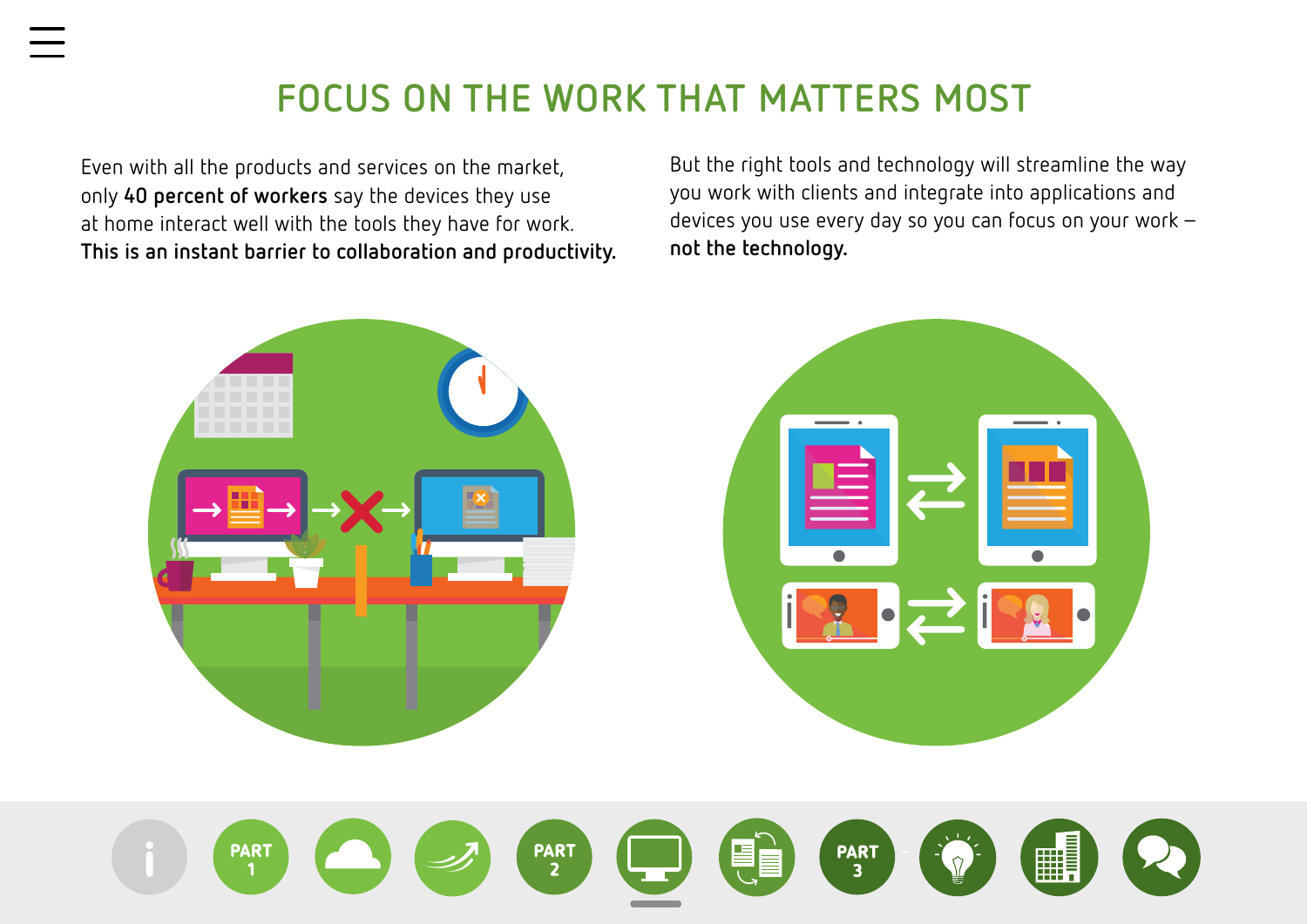## **ELIMINATE BARRIERS TO CLIENT COLLABORATION**

You want to be available when your clients need you most. And that rate of interaction is always increasing:





Mobile devices are really just the tip of the iceberg. It's the apps and platforms on smartphones, tablets and laptops that enable your team to work from anywhere. They bring down the barriers to convenient, intuitive client interactions. Fortunately, online collaboration tools, cloud storage and a variety of mobile devices and apps make it easier than ever to stay connected and respond to client needs. For example, today's professionals are using mobile technologies to work smarter.



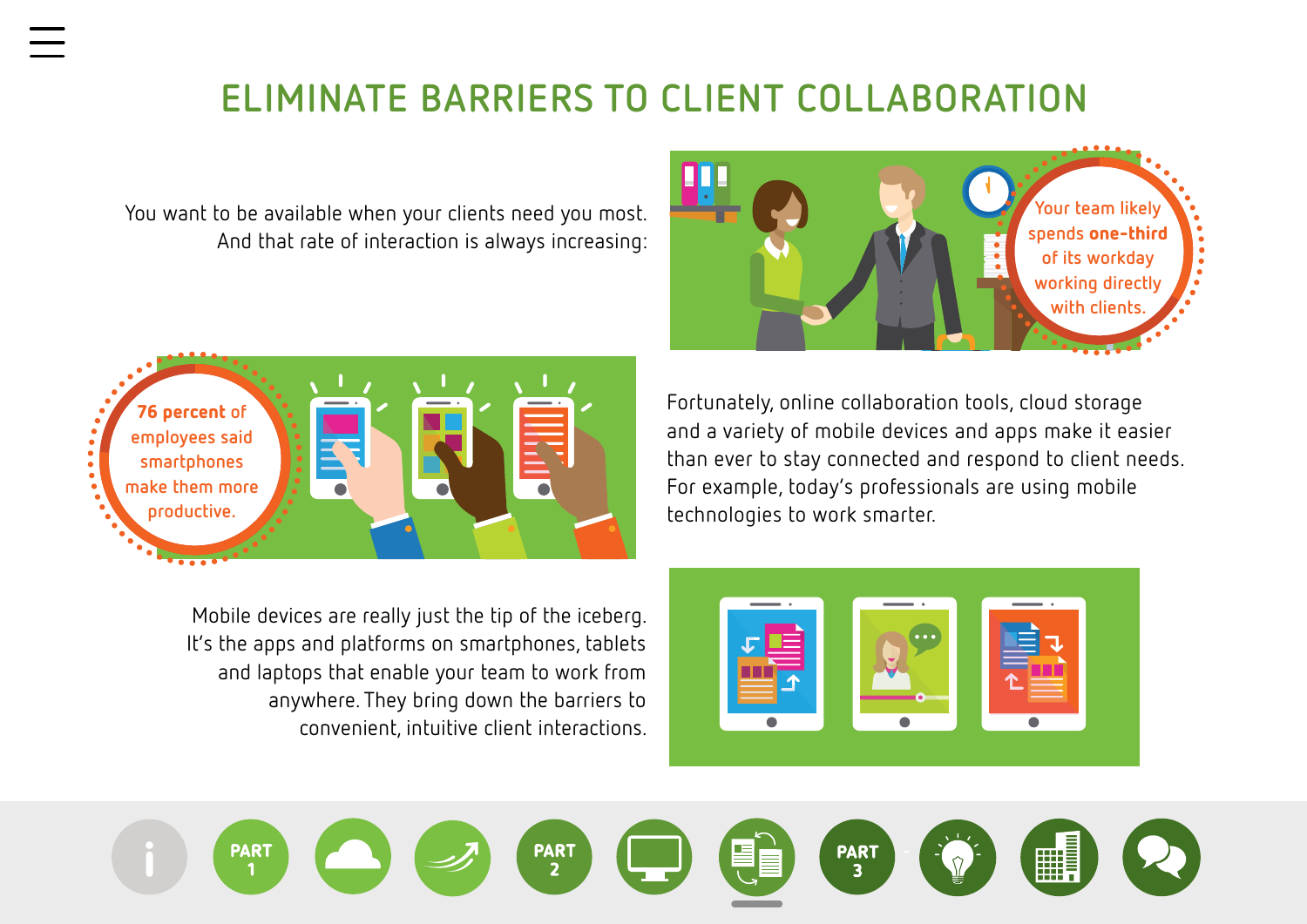

## **Choosing and Using the Right Technology**

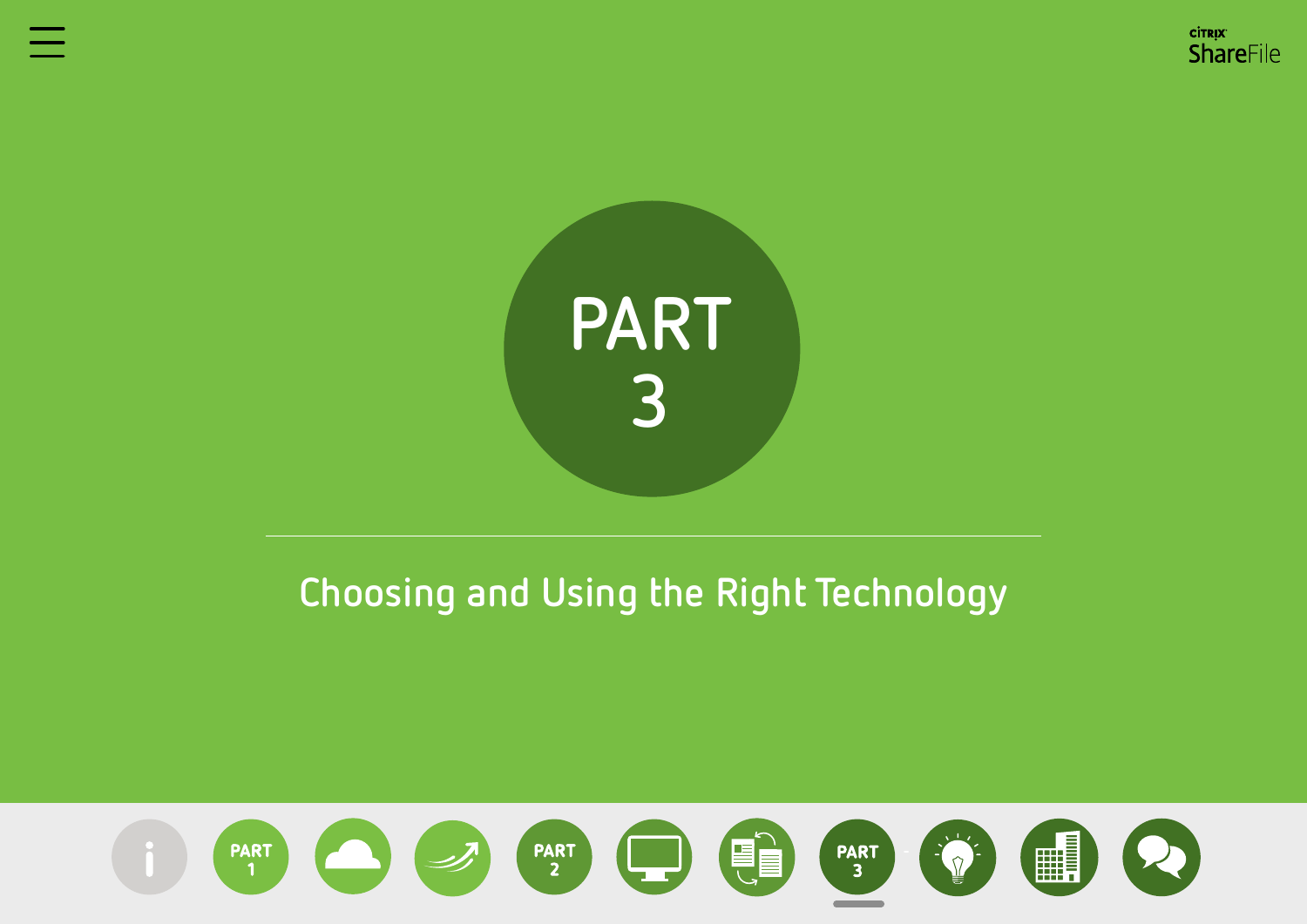## **SEEK OUT THE BEST SOLUTION FOR YOUR BUSINESS**

Many businesses end up leveraging sub-standard consumer tools. Free consumer solutions might seem appealing, but they often come up short on important features and functionality:



#### **[41 percent of employees](http://h20435.www2.hp.com/t5/367-Addison-Avenue-Blog/HP-Survey-Identifies-Top-Technology-Concerns-of-SMBs/ba-p/100292#.V9AZPJgrIuW)**

said they don't have the technology workers need to be productive.



#### **59 percent of survey respondents**

said they are unhappy with their collaboration technologies or lack thereof.



**CİTRIX** 

ShareFile

#### **Only 41 percent**

believe they have the mobile communications tools they need.

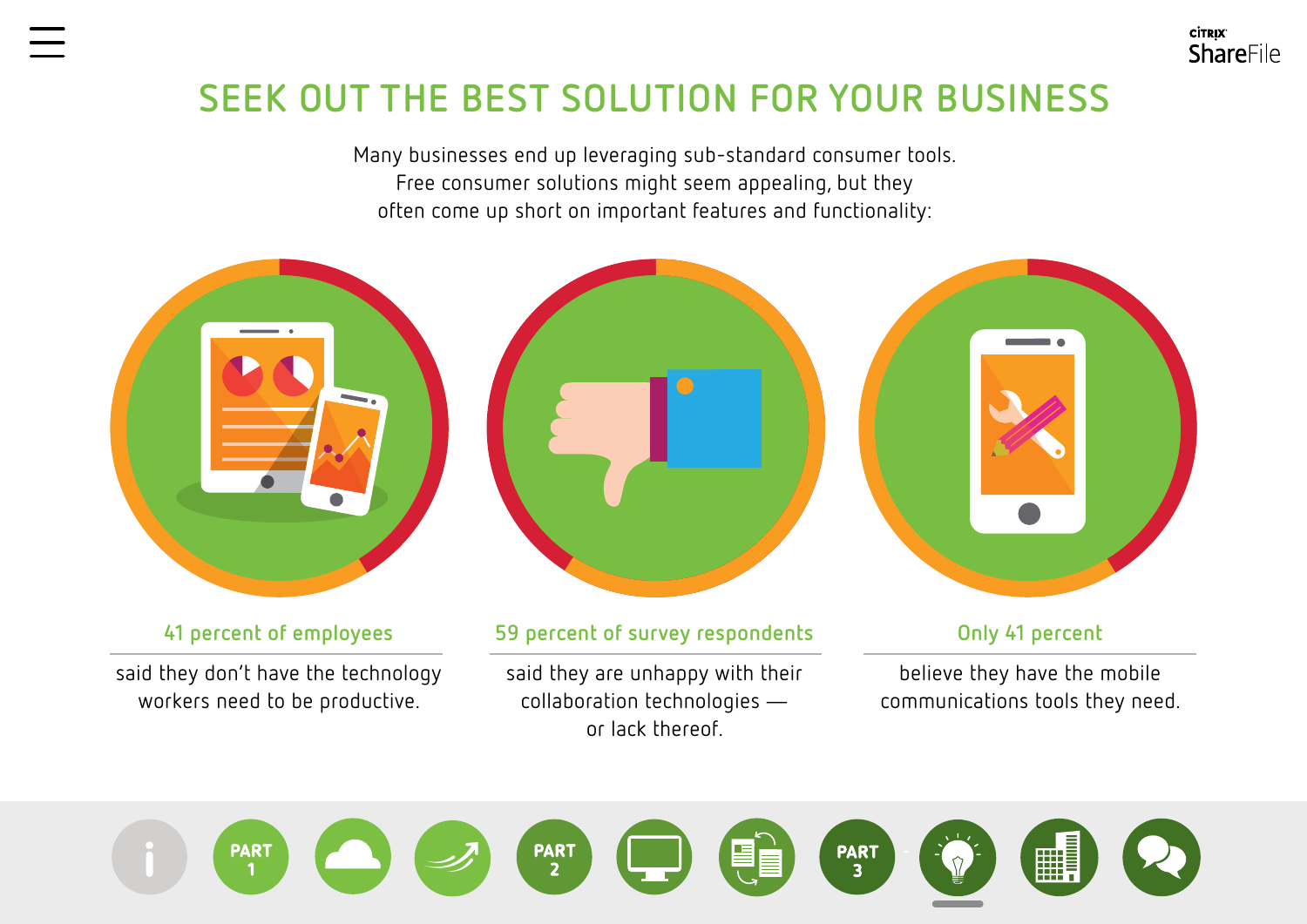## WHAT YOUR BUSINESS NEEDS

When considering what your business needs and your clients deserve, seek out a professional solution that provides the following:



**Data Encryption**

Ensures sensitive data is protected on every device.



#### **Secure Remote Access**

Makes it easier to collaborate and retrieve client files without compromising security.



**CİTRIX** 

**ShareFile** 

#### **Workflow Integrations**

Integrates into applications and devices you use every day so you don't have to change the way you work.

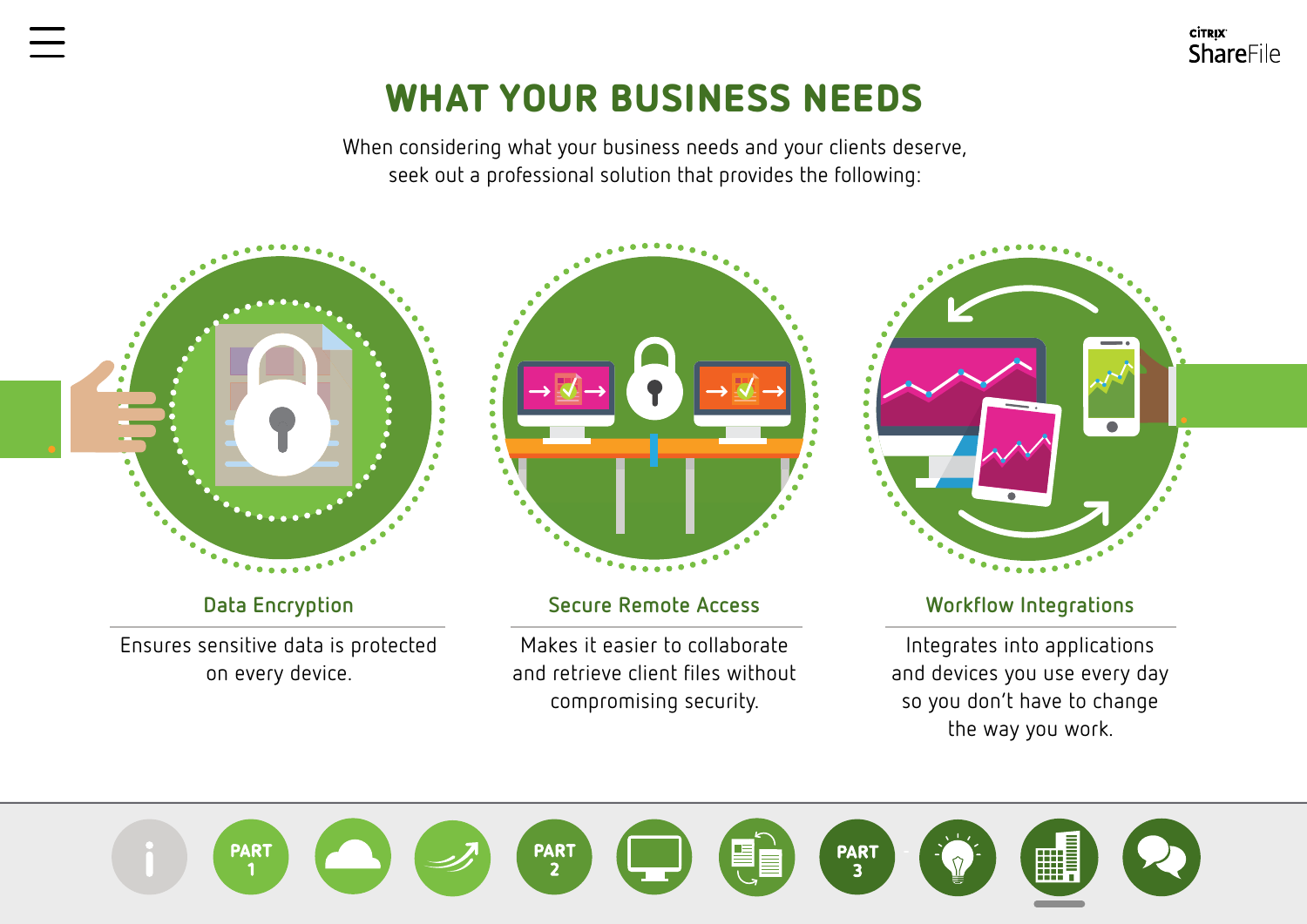## **REINFORCE THE VALUE OF COLLABORATION**

**CİTRIX** 

ShareFile

Technology helps you keep up with changing business requirements and improve productivity. **At the center of this is the ability to collaborate:**



Your work world may be changing, but you can use this shift to increase collaboration and ramp up productivity. In fact, by prioritizing collaboration and workflow technology, **[you are 18 percent more likely to expect revenue increases moving forward.](http://www.smb-gr.com/wp-content/uploads/2015/12/12-4-15-FINAL-2016-top-10-12-8-15.pdf)**